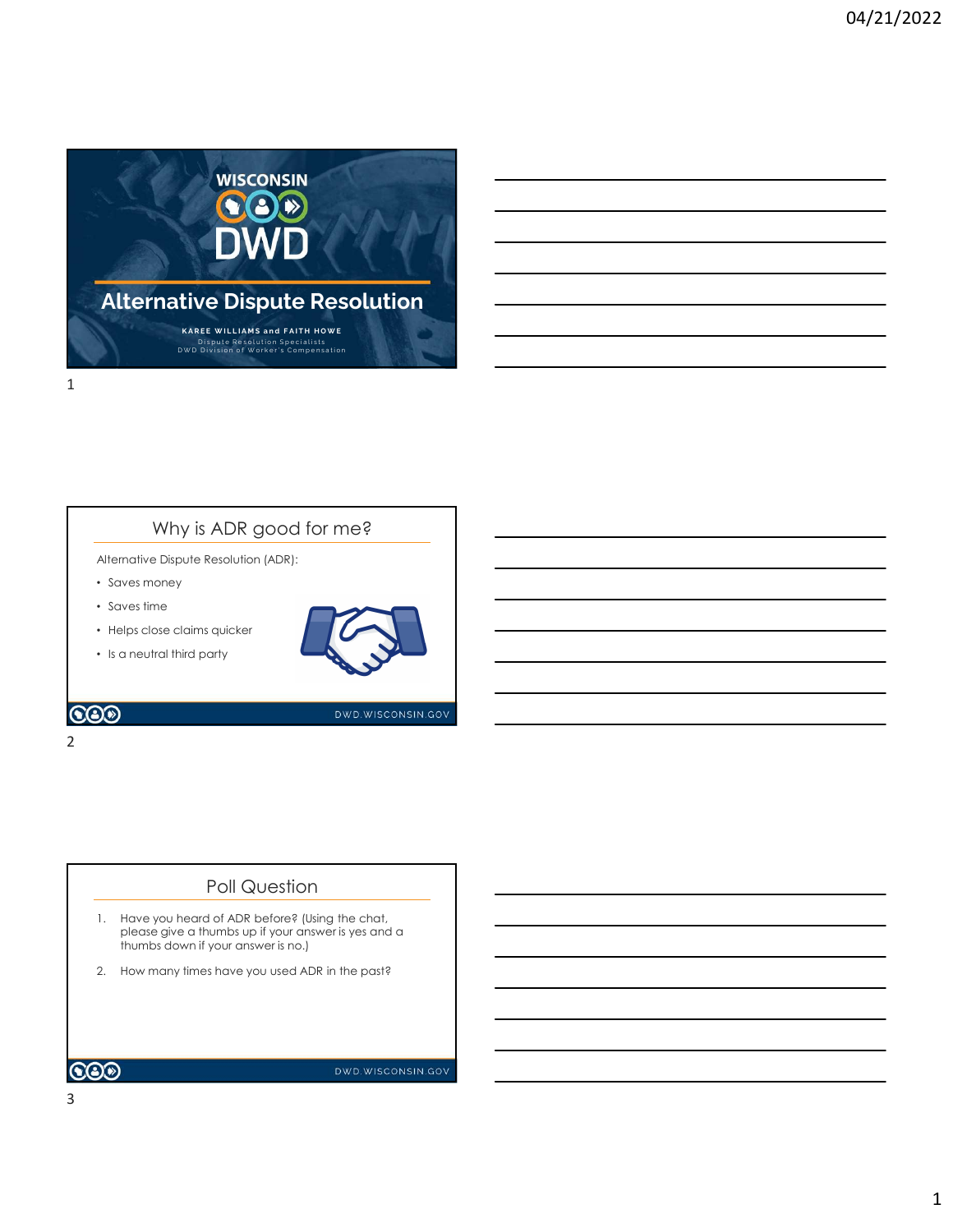# What is ADR?

- Alternative Dispute Resolution is an alternative process to hearing, with an ADR specialist facilitating compromise
- All claims with unrepresented applicants are referred to ADR for review
- Completely voluntary for both parties

4

### **COD**

DWD.WISCONSIN.GOV

# What ADR is **Not**

- A replacement for a hearing
- Partial to either party involved
- One party winning over the other (both sides give up something)

 $5<sub>5</sub>$ 



DWD.WISCONSIN.GOV

 $\odot$ 

### ADR process

- Goal: can the parties reach settlement outside of a hearing? (if there is actual dispute)
- Introduction to applicant
- Contact if more info needed (bills, med reports, etc.)
- Reach out to other parties for possible resolution
- If compromise can be reached, compromise is drawn up and sent to ALJ for approval and order to be written
- If no compromise, case is moved to pre-hearing

 $\odot$ 

DWD.WISCONSIN.GOV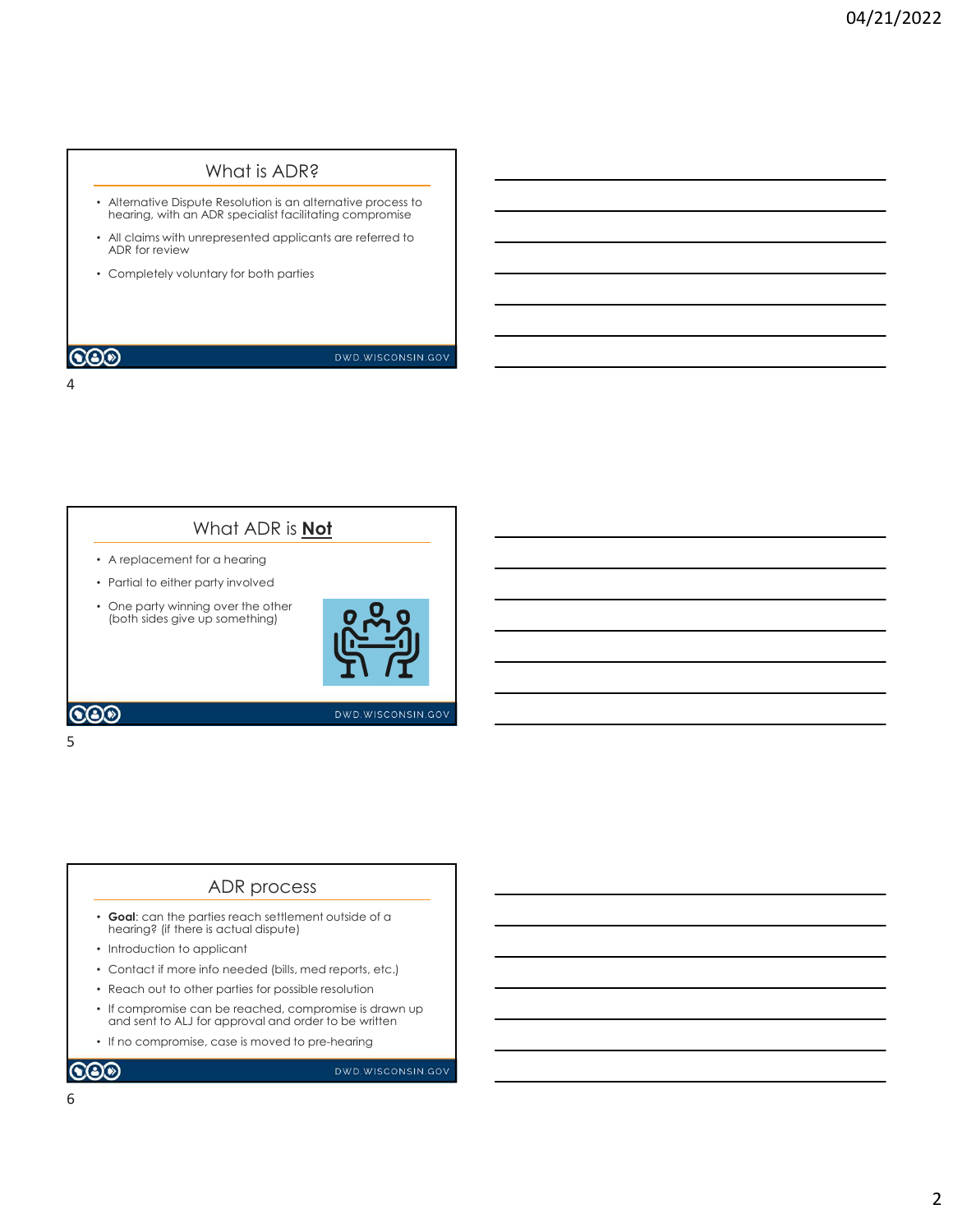# What claims are appropriate for ADR?

- Small dollar amounts
- Medical only claims
- Quickly healing injuries
- End of healing has been reached

7

• No need for future medical treatment

## **COD**

DWD.WISCONSIN.GOV

# What claims are not appropriate for ADR?

- Perm totals
- Death claims
- Some hearing loss and vision claims
- Head injuries
- Complex injuries
- Claims with need for long-term care
- Claims that may result in an interlocutory order

### 8 and 2010 and 2010 and 2010 and 2010 and 2010 and 2010 and 2010 and 2010 and 2010 and 2010 and 2010 and 2010

# Poll Question

Which of the following claims would be most appropriate for ADR? Perm totals<br>
Death claims<br>
Fead in piniss<br>
Edentify loss cand vision claims<br>
Learning loss cand vision claims<br>
Claims with need for long-term care<br>
Death an interlocutory order<br>
Death of the following claims would be most Death claims<br>
Death claims<br>
Head rigiudes<br>
Promplex injuries<br>
Claims with need for long-term care<br>
Claims that may result in an interlocutory order<br> **DEATER SECUTES**<br>
DEATER<br>
DEATER<br>
DEATER<br>
2. Claim with head trauma<br>
2. C 3. Claim where injured worker is seeking medicines and vision claims<br>
Claims with need for long-term care<br>
2. Claims that may result in an interlocutory order<br> **3.** Claims that may result in an interlocutory order<br> **3.** Cl 4. Claim while need for long-term care<br>Claims with need for long-term care<br>Claims that may result in an interlocutory order<br>the state in the material expenses only the state of the following claims would be most appropriat

- 
- 
- injury
-